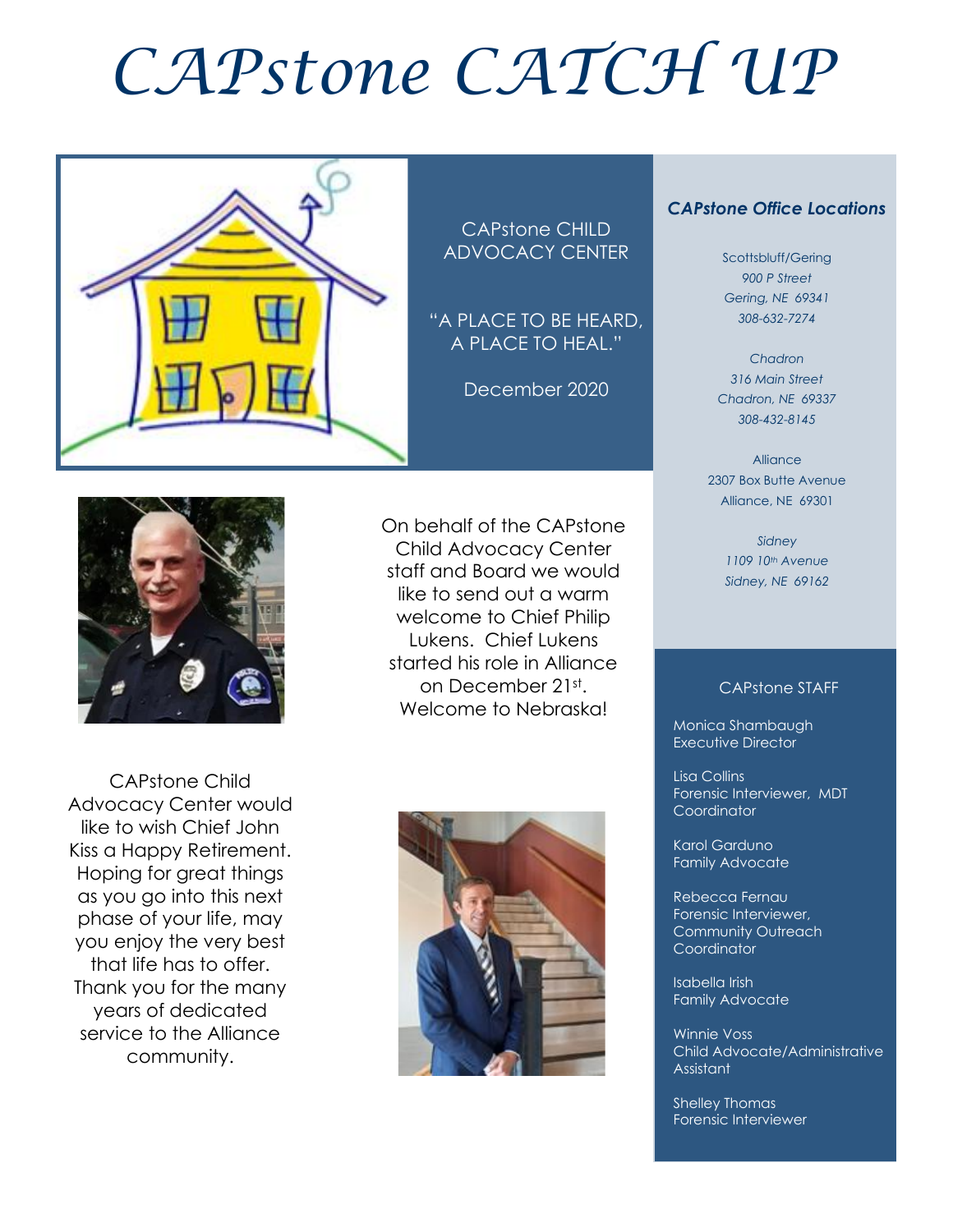

#### **CAPstone WISH LIST**

**For the Children** New Beanie Babies/stuffed animals New Blankets New Backpacks **Journals** McDonalds/Runza gift cards

**For the Facility** Gift cards to Walmart/Target Individually wrapped snacks/juices

#### **CAPstone Donors are Superhero's**



#### **RECENT MONETARY DONATIONS**

The Mission Store Inc. \$1,600.00 Mike & Vicky Moreno \$50.00 Fliesbach Family Foundation \$7,500.00 Marcia Buck & Carla Forgey \$200.00 Quivey – Bay State Foundation \$2,000.00 Diana & David Bauerkemper \$500.00

#### **RECENT TANGIBLE DONATIONS**

Bev & Mark Overman Beanie Babies Prairie Pine Quilts Quilt & blankets Alliance HS Honor Society 6 Tie Blankets

#### WITH MUCH GRATITUDE

The CAPstone Staff and Board of Directors want to send a huge THANK YOU to everyone who contributed to CAPstone during the most difficult of years, 2020. Your contributions of monetary gifts, which included \$20,000.00 during our virtual Light of Hope fundraiser to \$400.00 from pinwheel sales and many individual contributions helped us maintain a full and part-time staff of seven who provided 474 forensic interviews at our four locations, provided 3790 advocacy contacts for the children we see and their non-offending caregivers and helped us provide education to community organizations across the panhandle. Your donations of blankets and quilts, food, juice, water and gift cards, stuffed animals, toys, and journals have made every child's day a little brighter when leaving our center. We also recognize the United Way of Western Nebraska, Dawes and Box Butte Counties and Soroptimist for their funding to continue helping children and adults with mental health counseling. As we say THANK YOU again we wish nothing but the best for you and your families in 2021. Please do not ever underestimate the impact that you may have on someone else's life by the actions you took in 2020 to help our non-profit succeed!!!



#### CAPstone BOARD OF DIRECTORS 2020

SHARON WALKER Retired Social Worker

> **GEORGE SCHLOTHAUER** ESU #13

KAYLA IMUS Heritage Estates

LAURA BURGESS SBCO Attorney's office

KATHERINE BATT Department of Health and Human Services

RACHEL DELLE Scottbluff Schools

JANE FLIESBACH Fliesbach Foundation

ADAM FRERICHS Cheyenne County Sheriff's **Office** 

PAMELA BARKER Gering Public Schools

JANFIL GRANT Box Butte General **Hospital** 

> TINA JAMES CS Precision

MELISSA VAN GALDER Alliance Chamber

VICKY MORENO SBCO Attorney's office

DR. WILL PACKARD Retired

> JEFF PECK **Intralinks**

PAUL B. SCHAUB Cheyenne County Attorney's office

KATHY STOKEY Retired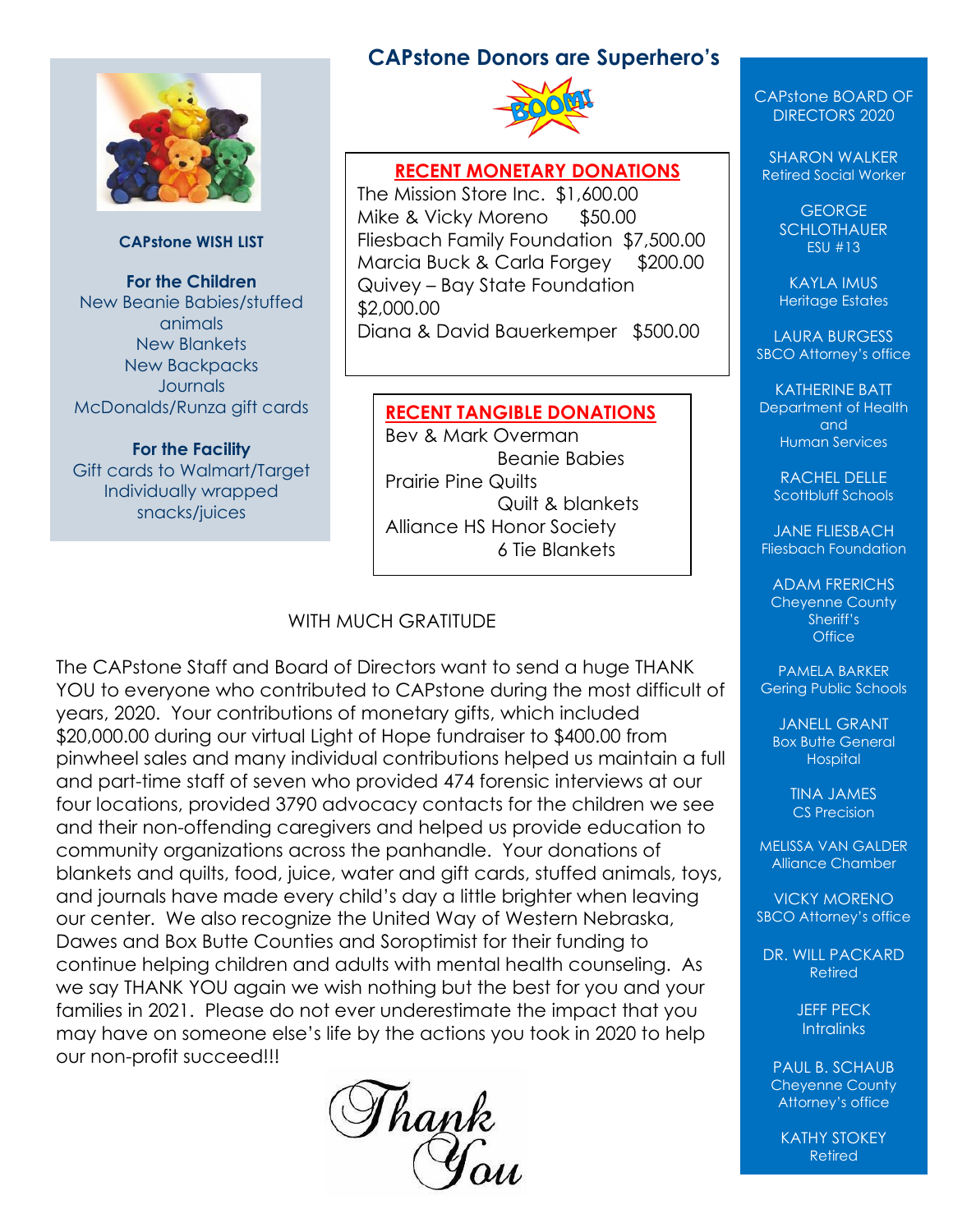#### *Website*

*[www.capstonenebraska.com](http://www.capstonenebraska.com/)*

#### *Email*

*[director@capstonenebraska.com](mailto:director@capstonenebraska.com)*

#### *Facebook*

*[https://www.facebook.com/CAPst](https://www.facebook.com/CAPstone-Child-Advocacy-Center-310733285741/) [one-Child-Advocacy-Center-](https://www.facebook.com/CAPstone-Child-Advocacy-Center-310733285741/)[310733285741/](https://www.facebook.com/CAPstone-Child-Advocacy-Center-310733285741/)*

#### **To report child abuse/neglect**

**Nebraska child abuse/neglect hotline**

**1-800-652-1999 or call your local Law Enforcement agency.**



#### ATTENTION ATTENTION READ ALL ABOUT IT

If there is something you would like to see in our newsletter or would like to add to our newsletter, such as a job opening or an event you are having, please let us know.

Email Rebecca at [outreach@capstoneneb](mailto:outreach@capstonenebraska.com) [raska.com](mailto:outreach@capstonenebraska.com) or call at 308- 432-8145

Page 2

January and the color blue go together for multiple reasons; one of those reasons is bringing awareness to Human Trafficking. Every year the Blue Campaign by Homeland Security calls for people all over the nation to wear a piece of blue clothing and post to social media including #WearBlue, specifically on January 11th, recognized as National Human Trafficking Awareness Day.

This year CAPstone Child Advocacy is going to participate in bringing awareness to Human Trafficking by engaging our communities here in the Panhandle of Nebraska. We are calling to action everyone in the Panhandle of Nebraska to raise awareness for Human Trafficking through these 4 steps:

During the month of January…

1. Post a picture of yourself wearing blue with #WearBlue and #PanhandleBlue to your social media accounts.

2. Post a group picture of everyone wearing blue with #WearBlue and #PanhandleBlue to your social media accounts.

3. Post a video to your social media accounts of yourself or your group wearing blue and explain why you are wearing blue this month. Include #WearBlue and #PanhandleBlue

4. Read and interact with the information about human trafficking that we post throughout the month, let us know what your reaction is by sharing, commenting, and liking the posts.

Human Trafficking happens everywhere, in every state including Nebraska. The more people are informed with knowledge of how to report human trafficking results in more tips for Law Enforcement and the Department of Health and Human Services to act on.

#PanhandleBlue, #WearBlue



**United Way of** Western Nebraska **Partner Agency** 

### **HUMAN TRAFFICKING AWARENESS**

**#PanhandleBlue, #WearBlue**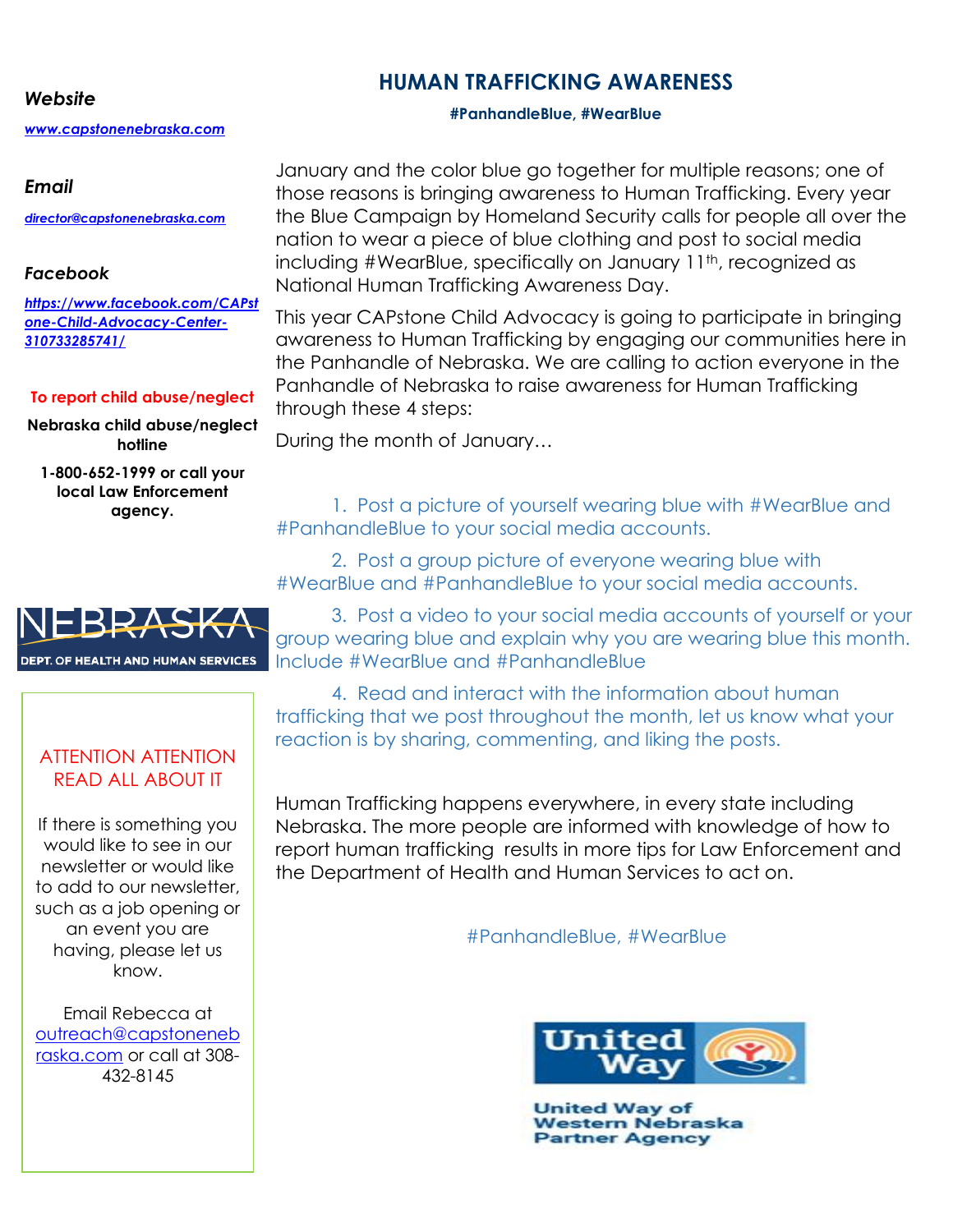# **12 STEPS TO PLAN FOR YOUR BEST 2021**

| J |  |
|---|--|
|   |  |
|   |  |

#### **Reflect on The Past Year**

To make a solid plan for a successful new year, you must know your starting point. Take a moment to reflect on the past year to know where you currently are in your life.



#### Let Things Go

The second step is to let things go, both physically and emotionally. Take time to declutter your room and get rid of anything that you do not use or do not spark joy.



#### Define Who You Are

To know what kind of goals you want to set, you need to define who you are. Knowing who you are as a person helps you set goals that lead to your definition of success.



#### **Create a Vision Board**

Bring out the artist in you by creating a beautiful vision board for next year. Not only are they visually pleasing, vision boards help attract what you want into your life.



#### Find Your Ikigai

Ikigai is a Japanese concept that means "a reason for being." This balance is found at the center where your passions and talents intersect with the things that the world needs and is willing to pay for.



#### Let Fear Guide You

To build up your self-confidence, you will have to make fear your north star and let it quide you.



#### **Set Yearly Goals**

Now that you have your theme and vision board. It's time to gain clarity by listing out the big-ticket items you want to accomplish for the next year.



#### Upgrade Your Habits

Make a list of habits you want to form and habits you want to give up. Then, expand on that by writing down the reason and how forming or eliminating the habit will help you.



#### **Start Using a Planner**

A planner is a fantastic tool to organize your tasks, events, and thoughts so you know exactly what to do every day to achieve those goals you set earlier.



Remember those big, annual goals you set earlier? They might look intimidating at first, so let's break those down into specific, achievable goals.

#### **Review Your Goals**

Schedule in monthly check-ins and quarterly reviews to assess your progress and check if you need to adjust any of the goals you set at the beginning of the year.

### Make a Bucket List

One of the things I look forward to the most when planning for the next year is making my bucket list. Your bucket list is a list of items that you want to do in the next year simple for your pleasure and fun.

### READ MORE @ MILLENNIAL-GRIND.COM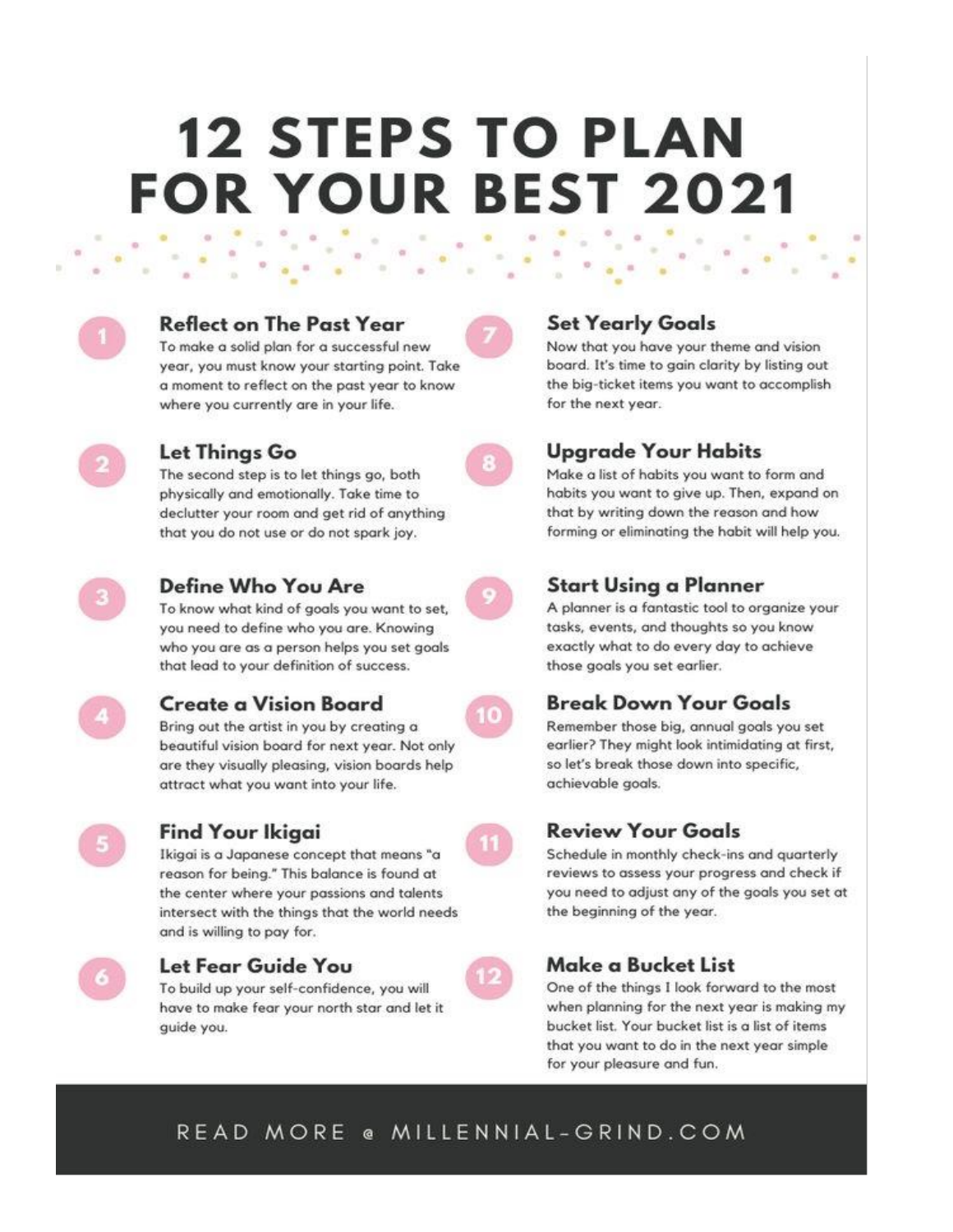### **UPCOMING TRAININGS**

The Nebraska Alliance is hosting "Following the Evidence in Child Abuse and Child Exploitation Cases" - a free, 2-day virtual training with live instructors from NCJTC Fox Valley on January 12-13, 2021. This training will be a special Nebraska-only session and will count for contact training hours for law enforcement. This training is open to Law Enforcement, CAC staff and other multidisciplinary members.

Following the Evidence in Child Abuse and Child Exploitation Cases

Dates: January 12-13, 2021 Training Location: Online

Session Times: AM Sessions 9:00AM-12:30PM CT lunch: 12:30PM-1:30PM CT PM Sessions 1:30PM-5:00PM CT

Link to register: https://ncjtc.fvtc.edu/trainings/TR00011451/TRI0319807/following-evidence-in-ca-ce-cases-online

# What's a CAC, anyway?

Children's Advocacy Centers do more than investigate child abuse. We help kids go back to being kids again.

#### Without a CAC...



... kids and families must often find mental health, medical, and other services on their own.

ational dren's liance<sup>.</sup> rce Behind<br>m's Advocacy Centers åê

At the CAC...

**Suspect abuse? Call your local CAC.** #ItsYourBusiness nationalchildrensalliance.org/iyb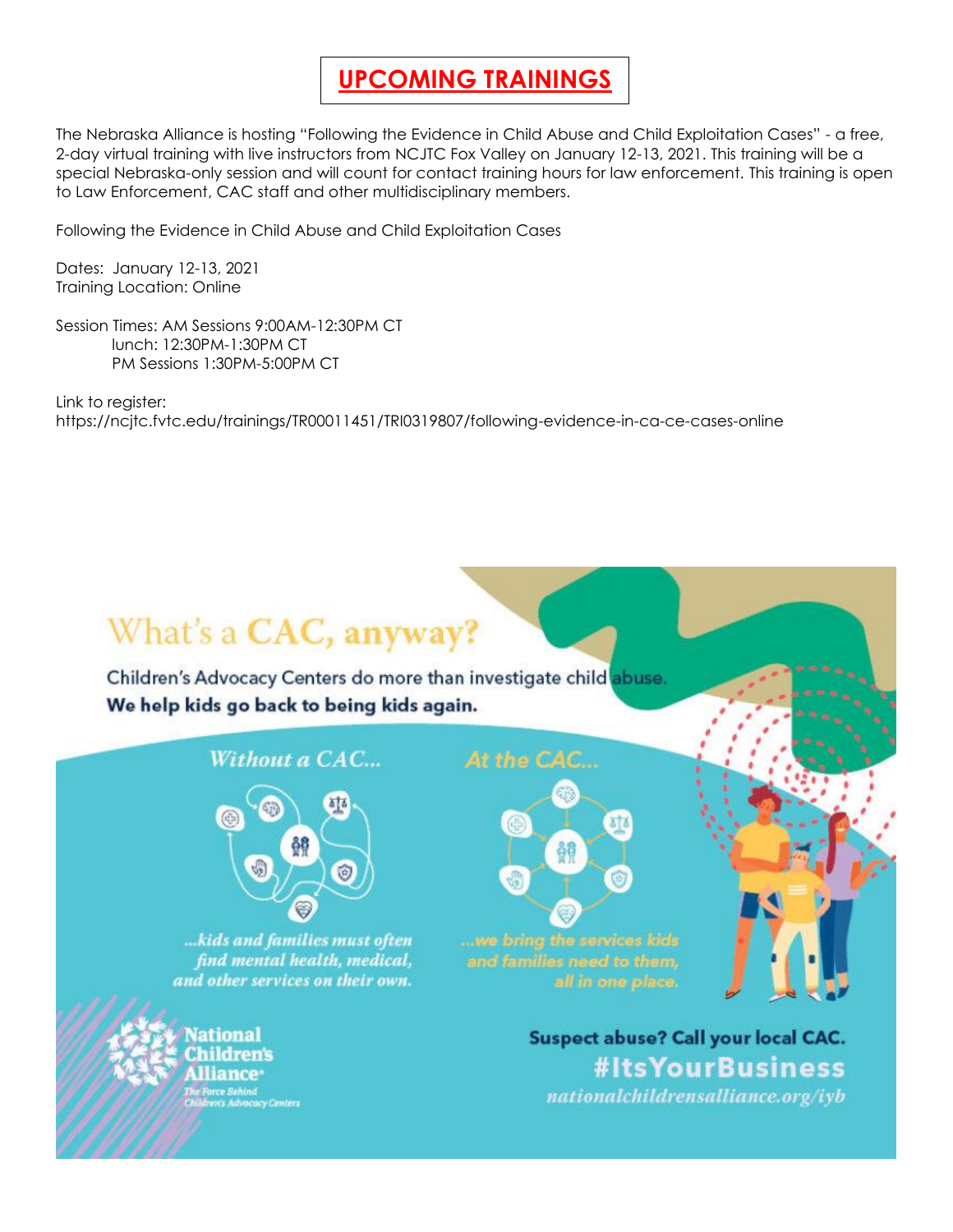## What next???

The past few months we have been putting information in our newsletter regarding apps that could cause risk or concern with young children. Things to look for, what to talk about, conversations to have. If you thought it was tough to keep kids off the internet before COVID-19, it is almost impossible now. Between mandated online school and playdates via video chat, chances are you and your kids are spending a lot more time online in quarantine than ever before. Unfortunately, it's not all academia and family connectionsthe internet can be a risky place, especially for children. We here at CAPstone wanted to give you some more targeted steps to take if your child becomes a victim of an online predator. This is of course not all inclusive but is a good start in how to handle the situation.

#### Steps to Take If Your Child Has Been Targeted Online

-Let your child know it's not their fault.

- -Cut off communication with the predator.
- -Change online credentials, including screen names, usernames, and passwords.
- -Save screenshots or copies of messages and images from the predator.
- -Report the activity to website administrators and law enforcement.

-Seek professional help for your child as appropriate.



#### **Don't Do**

-Freak out. **In the set of the Stay Calm.** -React emotionally. The serient.

-Shame your child.  $\blacksquare$  -Find the source of the content. -Scare your child.  $\qquad \qquad$  -Block access to dangerous or confusing sites. -Blame your child  $-$ Help your child sort out their feelings. -Restore a sense of safety. -Keep the conversation going.

*"Children are the living message we send to a time we will not see."*

Nelson Mandela